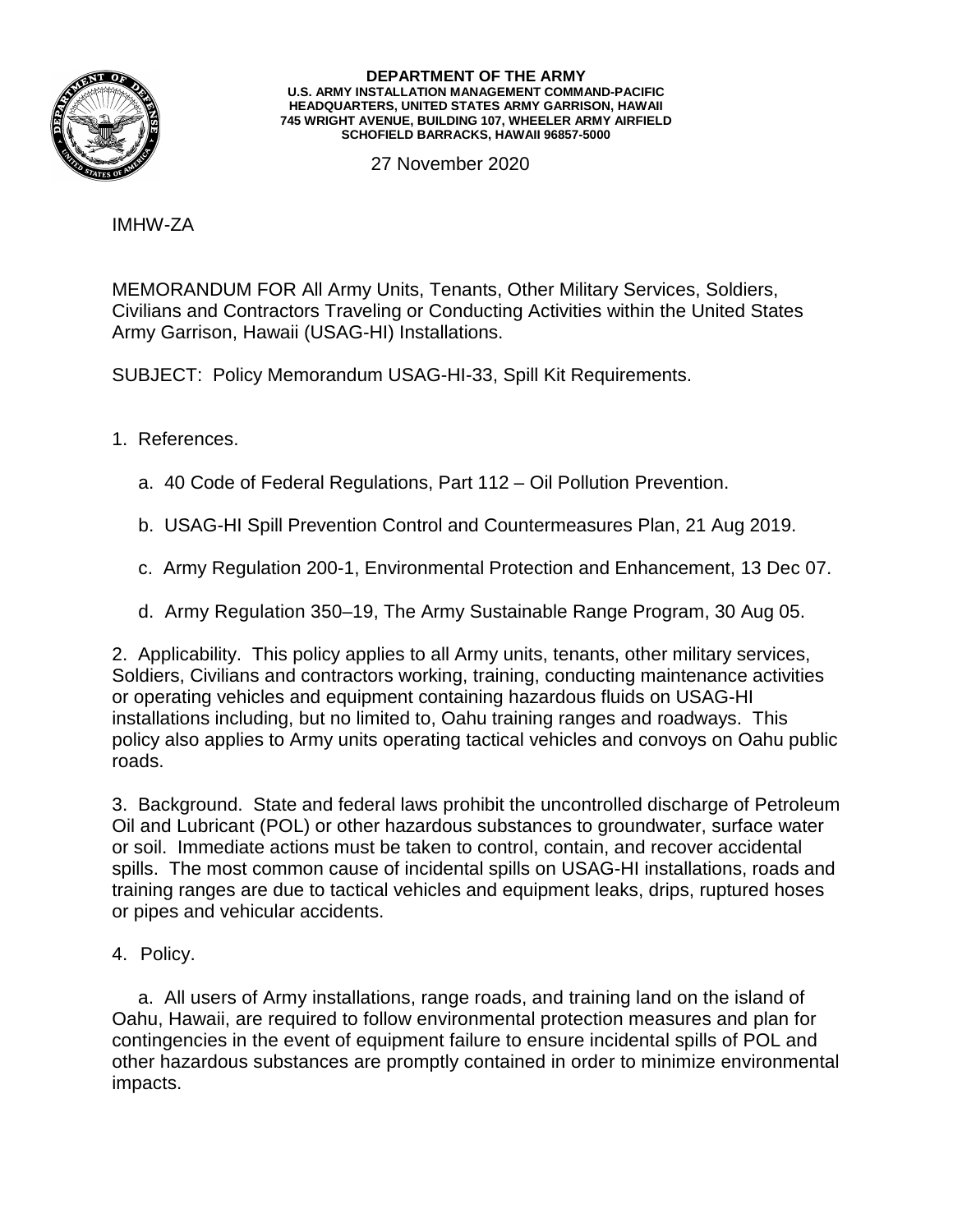## SUBJECT: Policy Memorandum USAG-HI-33, Spill Kit Requirements.

 b. USAG-HI requires that adequate and sufficient quantities of POL spill response supplies and equipment be kept at maintenance and other industrial facilities as well as onboard tactical vehicles while traveling on USAG-HI installations, training ranges and public roads. Access to adequate and readily available spill kits can make the difference between a catastrophic emergency spill and a release that can be controlled and prevented from further migration, infiltration or reaching waterways.

 c. Appendix A provides a suggested list of supplies and equipment to be kept at maintenance facilities and onboard tactical vehicles. As a general rule, the appropriate stock and type of spill recovery equipment and supplies at maintenance facilities shall be determined based on the Unit's core mission and Modified Table of Organization and Equipment (MTOE), taking into consideration the likelihood of a worse case spill scenario. On the other hand, spill kits that must be carried along while operating tactical vehicles on roadways shall be sized to respond to a small fuel tank, oil, radiator, or hydraulic fluid leaks and other likely potential small spill scenarios. At a minimum one spill kit containing absorbents, plastic bags, a drip pan, non-sparking shovel and dust pan, and a broom shall be onboard each tactical vehicle traveling alone or per three tactical vehicles if traveling in convoy.

 d. Vehicle operators must check their spill kit inventory before departing to ensure they have the required supplies available. Consumed spill response materials shall be promptly replenished. Absorbent material that is not saturated can be reused at the Unit/Organization's maintenance facility. Spent and saturated materials shall be promptly disposed of per the Installation's Hazardous Waste Management Plan, USAG-HI Regulation 200-4, 19 Mar 18.

 e. All leaks and spills must be controlled and cleaned up immediately on the spot. Cleaning up spills is the responsibility of the unit or organization that caused the spill. When a spill occurs, care shall be exercised to prevent/minimize release onto soil or into streams and drainage systems. (Refer to Appendix B for basic spill containment and cleanup techniques.)

 f. All spills must be verbally reported to the Directorate of Public Works (DPW) Environmental Division (ED) within 15 minutes of initial discovery at:

| <b>Report to DPW Environmental Division</b>            |          |
|--------------------------------------------------------|----------|
| Work Hours - Spill Line                                | 656-1111 |
| After Hours - Installation Operation Center (IOC)      | 656-3272 |
| <b>Submit Spill Report Form (Appendix C) to DPW-ED</b> |          |

**Notify Your Unit/Organization Environmental Compliance Officer (ECO)**